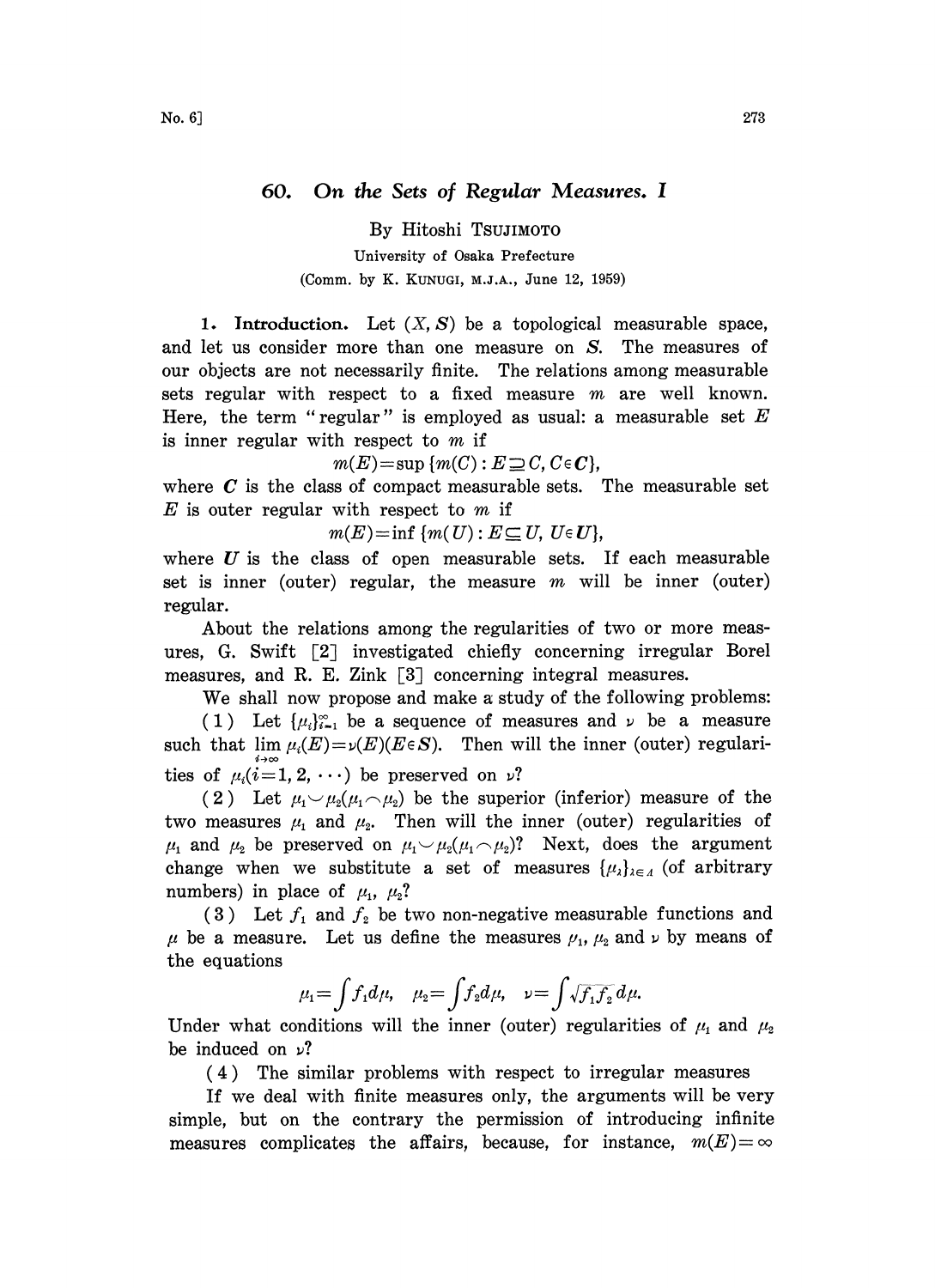necessarily implies the outer regularity of  $E$  with respect to  $m$  (not necessarily the strictly outer regularity of  $E$ ), having no effect to the demonstration consequently.

The definitions of the above-mentioned "strictly outer regular" (and "strictly inner regular") are as follows  $[3]$ : a measurable set E will be termed strictly outer regular with respect to  $m$  if and only if inf  $\{m(U-E): E \subseteq U, U \in U\} = 0$ ,

and strictly inner regular with respect to  $m$  if and only if inf  ${m(E-C): E\supseteq C, C\in\mathbb{C}}=0,$ 

respectively.

2. Sequence of measures. Throughout this section, let  $\{\mu_i\}_{i=1}^{\infty}$  be a sequence of measures and  $\nu$  be a measure such that  $\lim\limits_{i\to\infty}\mu_i(E)\!=\!\nu(E)(E\!\in\! S).$ 

**Theorem 1.** If a set  $E \in S$  is inner regular with respect to  $\mu_i(i=$ 1, 2,  $\cdots$ ), then E is inner regular with respect to  $\nu$  also.

Proof. If  $\nu(E) < \infty$ , there exist a positive integer  $i_0$  and a sequence,  ${C_i}_{i=i_0}^{\infty}$  of compact measurable sets such that  $\mu_i(E) < \infty$ ,  $C_i \subseteq E$  and  $\mu_i(C_i) \geq \mu_i(E) -\frac{1}{i} (i \geq i_0). \;\; \text{Let } C = \bigcup_{i=i_0}^{\infty} C_i, \text{ then } C \subseteq E \;\text{and} \;\; \mu_i(C) \geq \mu_i(E)$  $-\div(i \geq i_0)$ . Therefore,  $\nu(C)=\lim \mu_i(C) \geq \lim \mu_i(E)=\nu(E)$ , hence  $\nu(C) = \nu(E)$ . Let  $\varepsilon > 0$  be specified. There, then, exists an integer  $N_0$ for which  $\nu(\bigcup_{i=i_0}^{N_0}C_i)\geq \nu(E)-\varepsilon$ , and accordingly E is inner regular with respect to  $\nu$ .

On the other hand, if  $\nu(E)=\infty$ , for an arbitrary  $M>0$ , there exist an integer  $i_1$  and a sequence,  $\{C_i\}_{i=i_1}^{\infty}$ , of compact measurable sets such that  $\mu_i(E) \geq 3M$ ,  $C_i \subseteq E$  and  $\mu_i(C_i) \geq 2M(i \geq i_1)$ . Let  $C = \bigcup_{i=i_1}^{\infty}C_i$ , then  $C \subseteq E$  and  $\mu_i(C) \geq 2M(i \geq i_1)$ . Therefore  $\nu(C) \geq 2M$ , and for a suitable integer  $N_1$ ,  $\nu(\bigcup_{i=i_1}^{N_1} C_i) \geq M$ . Thus the inner regularity of E with respect to  $\nu$  results.

In the case of outer regularities, the situations are not parallel to the above.

**Theorem 2.** If a set  $E \in S$  is outer regular with respect to  $\mu_i(i=1, 2, \dots)$  and  $\nu(E) < \infty$ , then E is outer regular with respect to  $\nu$  if and only if there exists a measurable open set U containing E such as  $\nu(U) < \infty$ . (That  $\nu$  is a finite measure surely satisfies the above condition following "only if ".)

Proof. Necessity. Clear

Sufficiency. There exists a sequence,  $\{U_i\}_{i=1}^{\infty}$ , of open measurable sets such that  $U_i \supseteq E$  and  $\mu_i(U_i) \leq \mu_i(E) + \frac{1}{i} (i \geq 1)$ . Let  $V_i = U_i U$ , and then  $V_i \square E$ ,  $\mu_i(V_i) \leq \mu_i(E)+\frac{1}{\mu_i}(i)$  $_i$ ( $\overline{L}$ 1). Let us consider now the measurable set  $V = \bigcap_{i=1}^{\infty} V_i$ . We have  $V \supseteq E$ ,  $\mu_i(V) \leqq \mu_i(E) + \frac{1}{\cdot} (i \geqq 1)$ , hence  $\nu(V) \leq \nu(E)$ ,  $\nu(V) = \nu(E)$ . Now by the assumptions, it follows that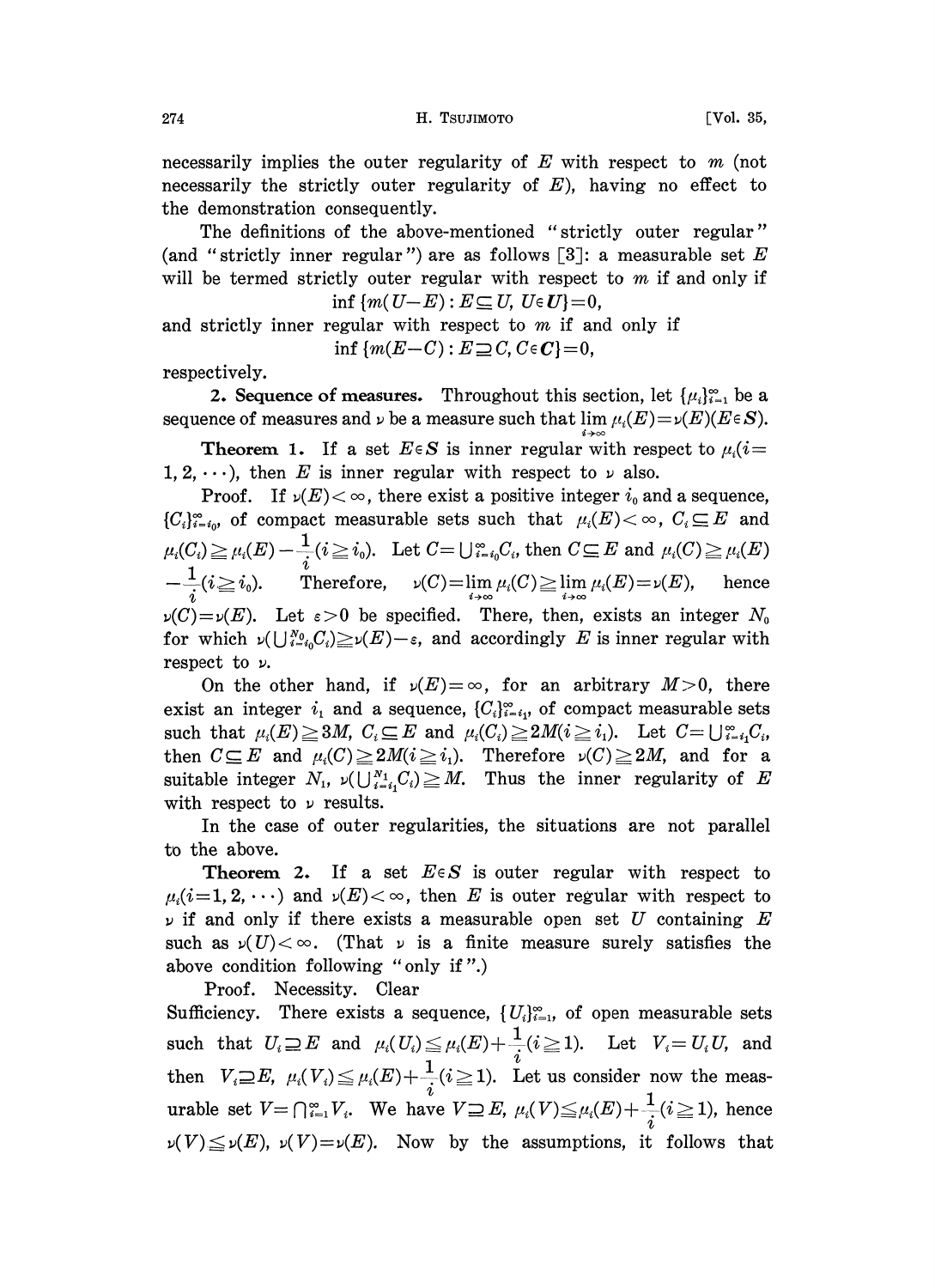$\nu(V_1) < \infty$  and  $\lim_{\nu \to \infty} \nu(\bigcap_{i=1}^n V_i) = \nu(V)$ , therefore there exists an integer N for an arbitrary  $\varepsilon > 0$  such that  $\nu(\bigcap_{i=1}^N V_i) \leq \nu(V)+\varepsilon=\nu(E)+\varepsilon$ , here  $\bigcap_{i=1}^N V_i$  being an open measurable set containing E.

Corollary 1. If a set  $E \in S$  is outer regular with respect to  $\mu_i(i=1, 2, \dots)$  and **D** is the class of all open measurable sets U of  $\nu$ infinite measure, containing  $E$ , then a sufficient condition of the outer regularity of E with respect to  $\nu$  is that the sequence of numbers,  $\left\{\frac{1}{\mu_i(U)}\right\}_{i=1}^{\infty}$ , converges to zero uniformly regarding the class **D**. (When the class  $\boldsymbol{D}$  consists of sets of finite numbers, the above condition is sufficiently satisfied.)

Proof. We need consider only the case of  $\nu$ -finite E. Then, there exist an integer  $i_0$  such that  $\mu_i(E) \le \nu(E) + 1 < \infty$  ( $i \ge i_0$ ), and accordingly a sequence,  $\{U_i\}_{i=i_0}^{\infty}$ , of open measurable sets such that  $U_i \supseteq E$ and  $\mu_i(U_i) \leq \nu(E) + 2 < \infty$  ( $i \geq i_0$ ). Now we shall show the existence of at least one integer i for which  $\nu(U_i) < \infty$ . If contrarily  $\nu(U_i) = \infty$ for all  $i \geq i_0$ , there would exist an integer  $j_0$  independent of i such that  $\mu_j(U_i) > \nu(E) + 2(i \geq i_0, j \geq j_0)$ . Let  $k_0 = \text{Max}(i_0, j_0)$ . The above inequality would imply  $\mu_{k_0}(U_{k_0}) > \nu(E) + 2$ , contradiction to the definition of  $\{U_i\}_{i=i_0}^{\infty}$ 

Corollary 2. If a set  $E \in S$  is outer regular with respect to  $\mu_i(i=1, 2, \cdots)$  and  $\mu_i(U) \ge \nu(U)(U \supseteq E, U \in U, i=1, 2, \cdots)$ , then E is outer regular with respect to  $\nu$ . (When the sequence  $\{\mu_i(U)\}_{i=1}^{\infty}$  decreases for every open measurable set  $U$ , the above second condition is naturally satisfied.)

Proof. For a set  $U \in \mathbf{D}$ , it follows that  $\mu_i(U) = \infty$  and  $\frac{1}{\mu_i(U)} = 0$  $(i=1, 2, \dots)$  by the assumption. Thus the argument will be reduced to Corollary 1.

3. Superior and inferior measures. Let  $\mu_1$  and  $\mu_2$  be arbitrary two measures. Let us define the non-negative set function  $\nu$  on S as follows:  $\nu(E) = \sup \{ \mu_1(A_1) + \mu_2(A_2) : A_1 \cup A_2 = E, A_1 \cap A_2 = \theta, A_1 \in S, A_2 \in S \}$  $(E \in S)$ . Then, it is easily verified that  $\nu$  is a measure, in respect of which  $\mu_1 \leq \nu$ ,  $\mu_2 \leq \nu$  hold, and  $\mu_1 \leq \mu$ ,  $\mu_2 \leq \mu$  imply  $\nu \leq \mu$  for any measure  $\mu$ . This measure  $\nu$  is called the superior measure of the two measures,  $\mu_1$  and  $\mu_2$ . The entirely similar methods give the definitions of the superior measures of a sequence of measures,  $\{\mu_i\}_{i=1}^{\infty}$ , and a set of measures,  $\{\mu_{\lambda}\}_{{\lambda}\in{\Lambda}}$  (of arbitrary numbers), respectively, that is, the superior measure  $\nu$  of  $\{\mu_i\}_{i=1}^{\infty}$  is defined such as  $\nu(E)=\sup\{\sum_{i=1}^{\infty}\mu_i(A_i):$  $\bigcup_{i=1}^{\infty} A_i = E, A_j \cap A_k = \theta \ (j \neq k), A_i \in S \ (i = 1, 2, \cdots) \}$  ( $E \in S$ ) and that of  $\{\mu_{\lambda}\}_{\lambda \in \Lambda}$ , such as  $\nu(E) = \sup \{ \sum_{i=1}^{\infty} \mu_{\lambda_i}(A_i) : \bigcup_{i=1}^{\infty} A_i = E, \ A_j \cap A_k = \theta \ \ (j \neq k),\}$  $A_i \in S$   $(i=1,2,\cdots), \lambda_i \in A(i=1,\overline{2,\cdots})$   $(E \in S)$ .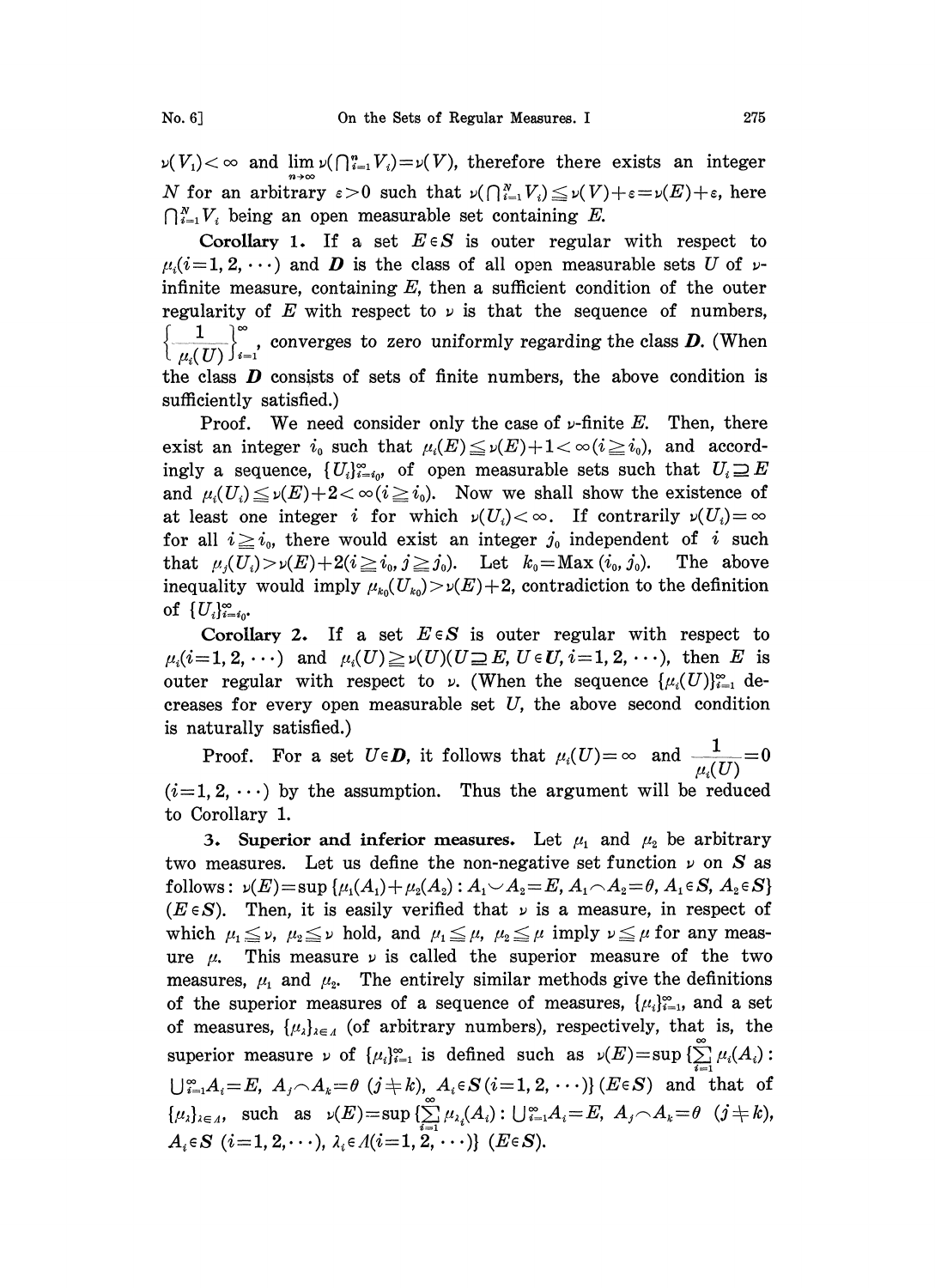In the next, the substitution of "inf." for "sup." in the above will define the inferior measures of the two measures,  $\mu_1$ ,  $\mu_2$ , a sequence of measures  $\{\mu_i\}_{i=1}^{\infty}$  and a set of measures  $\{\mu_i\}_{i \in \Lambda}$ , respectively.

In particular, if the two measures,  $\mu_1$  and  $\mu_2$ , are formed as follows,  $\mu_1(E)=\int f_1 d\mu$ ,  $\mu_2(E)=\int f_2 d\mu(E\in S)$ , by means of two nonnegative measurable functions  $f_1, f_2$  and a measure  $\mu$ , then the superior and inferior measures of  $\mu_1$  and  $\mu_2$  will evidently be equal to  $\int (f_1 \smile f_2)d\mu$  and  $\int (f_1 \smile f_2)d\mu$ , respectively.

Henceforth, the symbols  $\sim$  and  $\sim$  will be used to denote the superior and inferior measures, respectively.

**Theorem 3.** (1) Let  $\nu = \mu_1 \smile \mu_2$  be the superior measure of  $\mu_1$ and  $\mu_2$ . Then, if a certain set  $E \in S$  is inner (outer) regular with respect to  $\mu_1$  and  $\mu_2$ , E is inner (outer) regular with respect to  $\nu$ , too.

(2) Let  $\nu=\bigcup_{i=1}^{\infty}\mu_i$  be the superior measure of  $\{\mu_i\}_{i=1}^{\infty}$ . Then, if a set  $E \in S$  is inner regular with respect to  $\mu_i$   $(i=1, 2, \dots), E$  is inner regular with respect to  $\nu$ , too.

(3) Let  $\nu = \bigcup_{\lambda \in \Lambda} \mu_{\lambda}$  be the superior measure of  $\{\mu_{\lambda}\}_{{\lambda \in \Lambda}}$ . Then, if every  $\mu_{\lambda}$ ,  $\lambda \in \Lambda$  is inner regular,  $\nu$  is also inner regular.

Proof. (1) Let a set  $E \in S$  be inner regular with respect to  $\mu_1$ and  $\mu_{2}$ .

Suppose first that  $\nu(E) < \infty$ . By virtue of the inequalities  $\mu_1 \leq \nu$ ,  $\mu_2 \leq \nu$ , it holds that  $\mu_1(E) < \infty$ ,  $\mu_2(E) < \infty$ , therefore there exist the two compact measurable sets  $C_1$ ,  $C_2$  such that  $C_1 \subseteq E$ ,  $C_2 \subseteq E$  and  $\mu_1(E-C_1)<\varepsilon/2$ ,  $\mu_2(E-C_2)<\varepsilon/2$  for an arbitrary  $\varepsilon>0$ . Thus, by the<br>inequality  $\nu \leq \mu_1+\mu_2$ , certainly  $\nu(E-(C_1\vee C_2)) \leq \mu_1(E-(C_1\vee C_2))+\mu_2(E$  $-(C_1 \cup C_2) \leq \mu_1(E-C_1)+\mu_2(E-C_2) < \varepsilon$ , here  $C_1 \cup C_2$  being a compact set contained in  $E$ , accordingly the inner regularity of  $E$  with respect to  $\nu$  results.

Now consider the case  $\nu(E)=\infty$ . Again, by the inequality  $\nu \leq \mu_1$  $+\mu_2$ ,  $\mu_1(E) = \infty$  or  $\mu_2(E) = \infty$  holds. Let  $\mu_1(E) = \infty$  for the present. There exists a compact set C such that  $C \subseteq E$  and  $\mu_1(C) > M$  for an arbitrary  $M>0$ , hence  $\nu(C) > M$  and the inner regularity of E with respect to  $\nu$  is established.

Regarding the case of the outer regularities, it will be argued almost similarly.

(2) Let a set  $E \in S$  be inner regular with respect to  $\mu_i$  (i=1, 2, (2) Let a set  $L \in S$  be inner regular with respect to  $\mu_i$  ( $i=1, 2, \ldots$ ). In this case also, we shall rely on the inequalities  $\mu_i \leq \nu$  ( $i=1, 2, \ldots$ ),  $\nu \leq \mu_1 + \mu_2 + \cdots + \mu_i + \cdots$ , and distinguish the two cases:

I.  $\nu(E) < \infty$ . There exists a sequence of compact measurable sets, 1.  $\nu(E) < \infty$ . There exists a sequence of compact measurable sets,<br>{C<sub>i</sub>}<sup> $\infty$ </sup>, such that  $C_i \subseteq E$  and  $\mu_i(E - C_i) < \varepsilon/2^{i+1}$  (i=1, 2, ...) for an  $\begin{array}{lll} \text{arbitrary} & \varepsilon \!>\! 0. & \text{Therefore} & \nu (E \!-\! \bigcup_{i=1}^{\infty} C_i) \!\leq\! \sum\limits_{i=1}^{\infty} \mu_i (E \!-\! C_i) \!<\! \varepsilon/2 & \text{and} \end{array}$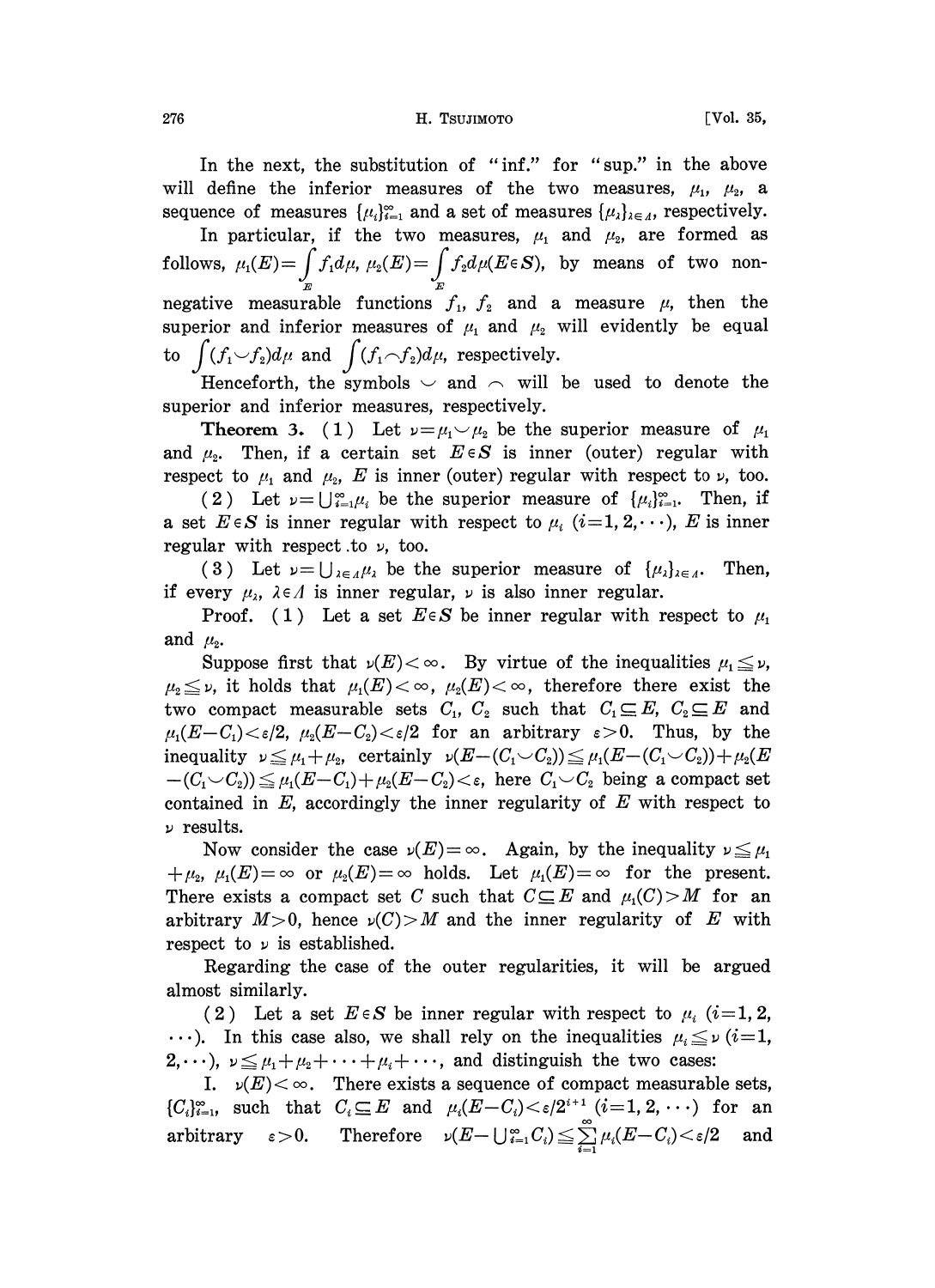$\nu(E-\bigcup_{i=1}^N C_i)\leq \nu(E-\bigcup_{i=1}^{\infty} C_i)+\nu(\bigcup_{i=1}^{\infty} C_i-\bigcup_{i=1}^N C_i)<\varepsilon/2+\varepsilon/2=\varepsilon$  for a suitable integer N.

II.  $\nu(E) = \infty$ . If  $\mu_{i0}(E) = \infty$  holds for at least one integer  $i_0$ , there exists a compact measurable set  $C \subseteq E$  such that  $\mu_{i_0}(C) > M$  for an arbitrary  $M>0$ , hence  $\nu(C) > M$ .

On the other hand, if  $\mu_i(E) < \infty$  (i=1,2, ...), there exists a sequence of compact measurable sets,  $\{C_i\}_{i=1}^{\infty}$ , such that  $C_i \subseteq E$  and  $\mu_i(\underbar{E}-C_i) < a_i$  (i=1, 2, ...) satisfying  $a_i > 0$  and  $\sum_{i=1}^{\infty} a_i < \infty$ .  $\nu(E-\bigcup_{i=1}^{\infty}C_i)$  $\sum_{i=1}^{\infty} \mu_i (E - C_i) < \sum_{i=1}^{\infty} a_i < \infty$  implies  $\nu(\bigcup_{i=1}^{\infty} C_i) = \infty$ , hence the existence of an integer N such that  $\nu(\bigcup_{i=1}^N C_i) > M$  for an arbitrary  $M > 0$ .

Thus, we obtain the inner regularity of E with respect to  $\nu$ .

(3) Let a set  $E \in S$  and arbitrary  $\varepsilon > 0$  be specified.

I.  $\nu(E) < \infty$ . There exist a sequence,  $\{\lambda_i\}_{i=1}^{\infty}$  and a partition  ${A_i}_{i=1}^{\infty}$  of E such that  $\lambda_i \in A$  (i=1, 2,  $\cdots$ ),  $\bigcup_{i=1}^{\infty} A_i=E$ ,  $A_i \cap A_k=\theta$  (j  $\neq k$ ),  $A_i \in S$   $(i=1, 2, \dots)$  and  $\nu(E) \ge \mu_{\lambda_1}(A_1) + \mu_{\lambda_2}(A_2) + \dots + \mu_{\lambda_i}(A_i) + \dots > \nu(E)$  $-\varepsilon/3$ . By the assumption of the inner regularities of  $\mu_{\lambda}(\lambda \in \Lambda)$ , there exists a sequence of compact measurable sets,  $\{C_i\}_{i=1}^{\infty}$ , such that  $C_i \subseteq A_i$  $\text{and}\quad \mu_{\lambda_i}(C_i)\!>\!\mu_{\lambda_i}(A_i)\!-\!\varepsilon/2^i\!\cdot\! 3\;\;(i\!=\! 1,2,\,\cdots). \quad \text{ Then,}\quad \nu(\bigcup_{i=1}^\infty\!C_i)\!=\!\sum\limits_{i=1}^\infty\nu(C_i)$  $\mu_{\lambda_i}(C_i) > \sum_{i=1}^{\infty} \mu_{\lambda_i}(A_i) - \varepsilon/3 > \nu(E) - 2\varepsilon/3$ , hence  $\nu(\bigcup_{i=1}^N C_i) > \nu(E) - \varepsilon$  for a suitable integer N.

II.  $\nu(E) = \infty$ . If  $\mu_{\lambda_0}(E) = \infty$  holds for at least one index  $\lambda_0 \in \Lambda$ , there exists a compact measurable set  $C \subseteq E$  such that  $\mu_{\lambda_0}(C) > M$  for an arbitrary  $M>0$ , hence  $\nu(C) > M$ .

On the other hand, if  $\mu_{\lambda}(E) < \infty$  ( $\lambda \in \Lambda$ ), there exist a sequence,  $\{\lambda_i\}_{i=1}^{\infty}$ , and a partition  $\{A_i\}_{i=1}^{\infty}$  of E such that  $\lambda_i \in A$  (i=1, 2,  $\cdots$ ),  $\bigcup_{i=1}^{\infty} A_i = E$ ,  $A_j \cap A_k = \theta$   $(j \neq k)$ ,  $A_i \in S$   $(i = 1, 2, \cdots)$  and  $\mu_{\lambda_1}(A_1) + \mu_{\lambda_2}(A_2)$  $+\cdots + \mu_{\lambda_i}(A_i) + \cdots >3M$  for an arbitrary  $M>0$ . Next, there exists a sequence of compact measurable sets,  $\{C_i\}_{i=1}^{\infty}$ , such that  $C_i \subseteq A_i$  and  $\mu_{\lambda_i}(C_i)>\mu_{\lambda_i}(A_i)-M/2^i.$  Therefore, it holds that  $\nu(\bigcup_{i=1}^\infty C_i)=\sum_{i=1}^\infty \nu(C_i)$  $\mu_{\lambda_i}(C_i) > \sum\limits_{i=1}^\infty \mu_{\lambda_i}(A_i)-M>2M \text{ \ \ and \ \ }\nu(\bigcup_{i=1}^N C_i)>M \text{\ \ for \ \ a \ \ suitable \ in-1}$ teger N.

**Theorem 4.** (1) Let  $y = \bigcap_{\lambda \in \Lambda} \mu_{\lambda}$  be the inferior measure of  $\{\mu_{\lambda}\}_{\lambda \in \Lambda}$ . Then, if every  $\mu_{\lambda}$ ,  $\lambda \in \Lambda$  is outer regular,  $\nu$  is also outer regular.

(2) Let  $\mu_1$ ,  $\mu_2$  and  $\nu$  be the three measures as follows (beforestated in this section):  $\mu_1 = \int f_1 d\mu$ ,  $\mu_2 = \int f_2 d\mu$ ,  $\nu = \int (f_1 \f_2) d\mu$ . Then, if  $\mu_1$  and  $\mu_2$  are inner regular, then  $\nu$  is also inner regular.

Proof. (1) We need consider only the case of  $\nu$ -finite E. By the construction of the inferior measure, there exist a sequence,  $\{\lambda_i\}_{i=1}^{\infty}$ and a partition  $\{A_i\}_{i=1}^{\infty}$  of E such that  $\lambda_i \in A$  (i=1, 2,...),  $\bigcup_{i=1}^{\infty} A_i = E$ ,  $A_j \cap A_k = \theta \ (j \neq k), \ A_i \in S \ (i=1,2,\cdots) \ \text{ and } \ \nu(E) \leqq \mu_{\lambda_1}(A_1)+\mu_{\lambda_2}(A_2)+\cdots$